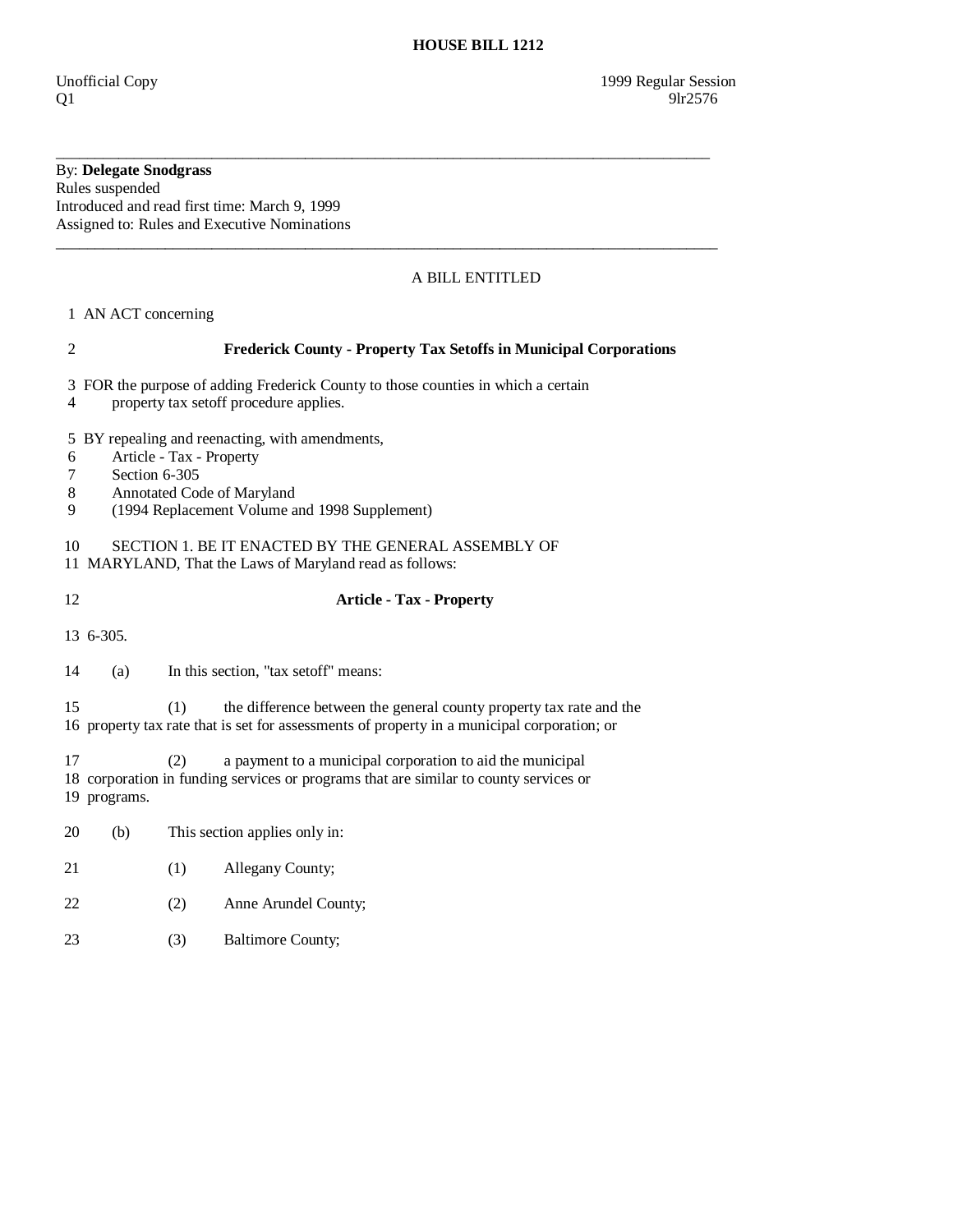#### **2 HOUSE BILL 1212**

|                | (4) | <b>FREDERICK COUNTY;</b> |                         |
|----------------|-----|--------------------------|-------------------------|
| $\mathfrak{D}$ | (5) | Garrett County;          |                         |
| 3              | (5) | (6)                      | Harford County;         |
| 4              | (6) | (7)                      | Howard County;          |
| 5              | (7) | (8)                      | Montgomery County; and  |
| 6              | (8) | (9)                      | Prince George's County. |
|                |     |                          |                         |

 7 (c) The governing body of the county shall meet and discuss with the 8 governing body of any municipal corporation in the county the county property tax 9 rate to be set for assessments of property in the municipal corporation as provided in 10 this section. After the meeting if it can be demonstrated that a municipal corporation 11 performs services or programs instead of similar county services or programs, the 12 governing body of the county shall grant a tax setoff to the municipal corporation.

 13 (d) In determining the county property tax rate to be set for assessments of 14 property in a municipal corporation, the governing body of the county shall consider:

 15 (1) the services and programs that are performed by the municipal 16 corporation instead of similar county services and programs; and

 17 (2) the extent that the similar services and programs are funded by 18 property tax revenues.

 19 (e) The county property tax rate for assessments of property located in a 20 municipal corporation is not required to be:

 21 (1) the same as the rate for property located in other municipal 22 corporations in the county; or

23 (2) the same as the rate set in a prior year.

 24 (f) (1) At least 180 days before the date that the annual county budget is 25 required to be approved, any municipal corporation in the county that desires that a 26 tax setoff be provided shall submit to the county a proposal that states the desired 27 level of property tax setoff for the next fiscal year.

28 (2) (i) A request submitted under paragraph (1) of this subsection 29 shall be accompanied by:

 30 1. a description of the scope and nature of the services or 31 programs provided by the municipal corporation instead of similar services or 32 programs provided by the county; and

 33 2. financial records and other documentation regarding 34 municipal revenues and expenditures.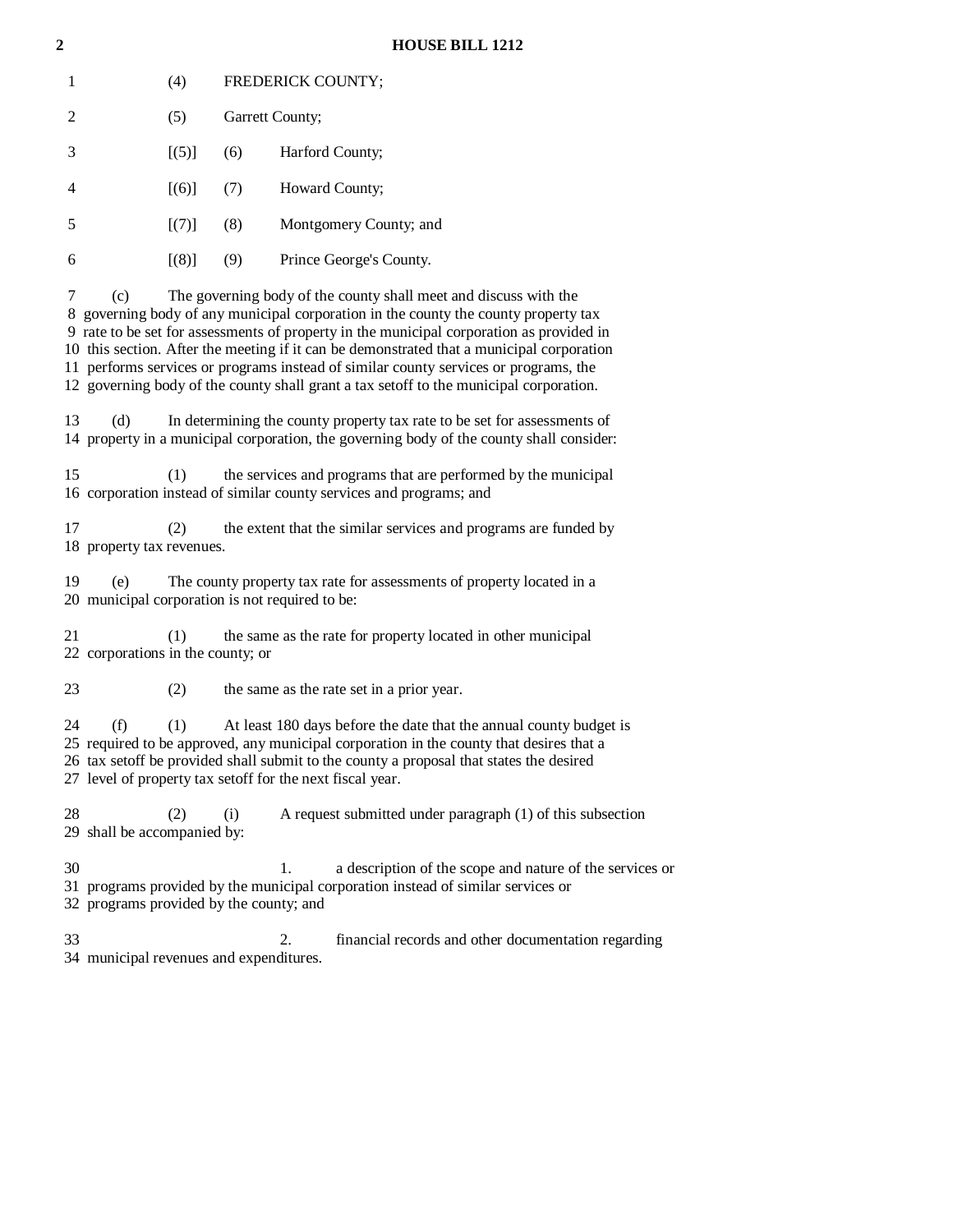# **3 HOUSE BILL 1212**

| The materials submitted under subparagraph (i) of this<br>1<br>(ii)<br>2 paragraph shall provide sufficient detail for an assessment of the similar services or<br>3 programs.                                                                                                                                                                                                                                                                                                                                                       |  |  |  |
|--------------------------------------------------------------------------------------------------------------------------------------------------------------------------------------------------------------------------------------------------------------------------------------------------------------------------------------------------------------------------------------------------------------------------------------------------------------------------------------------------------------------------------------|--|--|--|
| After receiving a proposal from a municipal corporation requesting a<br>4<br>(3)<br>5 tax setoff under this subsection, the governing body of the county shall promptly<br>6 submit to the municipal corporation financial records and other documentation<br>7 regarding county revenues and expenditures.                                                                                                                                                                                                                          |  |  |  |
| 8<br>At least 90 days before the date that the annual county budget is<br>(1)<br>(g)<br>9 required to be approved, the county and any municipal corporation submitting a tax<br>10 setoff request under subsection (f) of this section shall designate appropriate policy<br>11 and fiscal officers or representatives to meet and discuss the nature of the tax setoff<br>12 request, relevant financial information of the county and municipal corporation, and<br>13 the scope and nature of services provided by both entities. |  |  |  |
| 14<br>A meeting held under paragraph (1) of this subsection may be held by<br>(2)<br>15 the county representatives jointly with representatives from more than one municipal<br>16 corporation.                                                                                                                                                                                                                                                                                                                                      |  |  |  |
| 17<br>(3)<br>The county officers or representatives may request from the<br>(i)<br>18 municipal corporation officers or representatives additional information that may<br>19 reasonably be needed to assess the tax setoff.                                                                                                                                                                                                                                                                                                         |  |  |  |
| 20<br>The municipal corporation officers or representatives shall<br>(ii)<br>21 provide the additional information expeditiously.                                                                                                                                                                                                                                                                                                                                                                                                    |  |  |  |
| At or before the time the proposed county budget is released to the<br>22<br>(h)<br>(1)<br>23 public, the county commissioners, the county executive of a charter county, or the<br>24 county council of a charter county without a county executive shall submit a<br>25 statement of intent to each municipal corporation that has requested a tax setoff.                                                                                                                                                                         |  |  |  |
| (2)<br>The statement of intent shall contain:<br>26                                                                                                                                                                                                                                                                                                                                                                                                                                                                                  |  |  |  |
| 27<br>(i)<br>an explanation of the level of the proposed tax setoff;                                                                                                                                                                                                                                                                                                                                                                                                                                                                 |  |  |  |
| 28<br>a description of the information or process used to determine<br>(ii)<br>29 the level of the proposed tax setoff; and                                                                                                                                                                                                                                                                                                                                                                                                          |  |  |  |
| 30<br>an indication that, before the budget is enacted, appropriate<br>(iii)<br>31 officials or representatives of the municipal corporation are entitled to appear before<br>32 the county governing body to discuss or contest the level of the proposed tax setoff.                                                                                                                                                                                                                                                               |  |  |  |
| Representatives of each municipal corporation in the county requesting a<br>33<br>(i)<br>34 tax setoff shall be afforded an opportunity to testify before the county governing body<br>35 during normally scheduled hearings on the county's proposed budget.                                                                                                                                                                                                                                                                        |  |  |  |
| Notwithstanding the provisions of subsections $(d)$ , $(f)$ , and $(g)$ of this<br>36<br>(i)<br>37 section:                                                                                                                                                                                                                                                                                                                                                                                                                          |  |  |  |